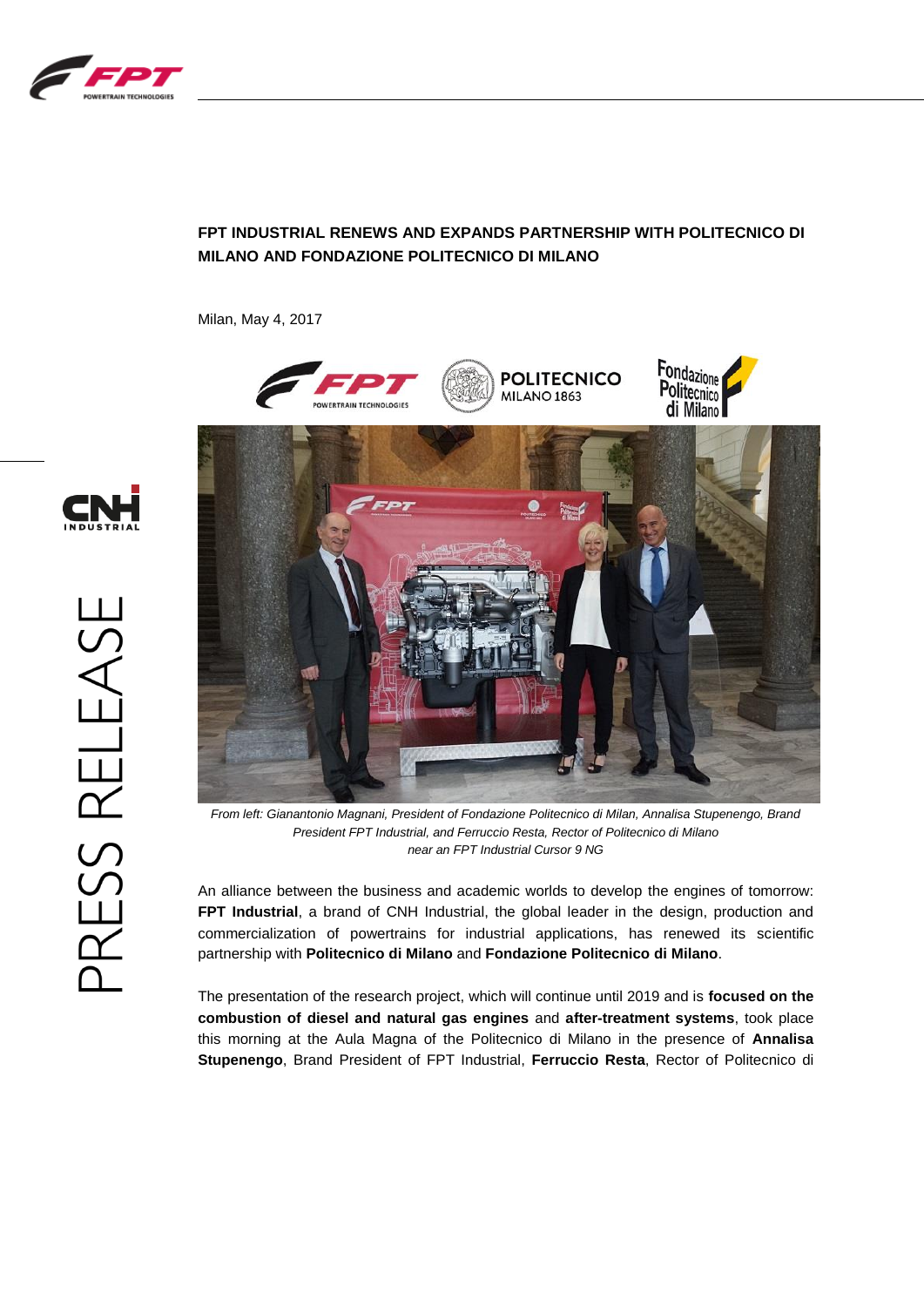

Milano, and **Gianantonio Magnani**, President of Fondazione Politecnico di Milano and PoliHub.

This collaboration is focused on engines for increasingly demanding industrial applications with an ever smaller environmental impact. At the heart of the agreement between FPT Industrial and the Milanese institution there are two very important topics: **internal combustion** and **exhaust after-treatment systems**.

"*The opportunity to collaborate with a center of such technological excellence and research as Politecnico di Milano is an opportunity to take part in the growth of those professional skills that in the future will contribute to allowing us to overcome market challenges*", said **Annalisa Stupenengo**, Brand President of FPT Industrial, "*FPT Industrial, Politecnico di Milano and its Foundation have already collaborated closely for many years. The goal is, once again, to make this opportunity a concrete and useful chance for both the students of the Polytechnic University, who undergo a training period in a business context that is of the utmost importance, and for FPT Industrial itself, which confirms its ongoing commitment to supporting research.*"

"*Strengthening the collaboration links with big entrepreneurial realities has always been one of the goals of Politecnico di Milano*", commented **Ferruccio Resta**, Rector of Politecnico di Milano, "*a great technological university like ours is the ideal place to develop synergies, enhancing both academic and entrepreneurial talents. Partnerships such as those with FPT Industrial have important implications also in the innovation of a strategic sector for our country as for industrial engines.*"

"*Fondazione Politecnico di Milano has been working for almost 15 years to make the relationship between the university and companies closer and stronger,*" said **Gianantonio Magnani**, President of the Fondazione Politecnico di Milano and PoliHub, the incubator of Politecnico di Milano, "*the collaboration with FPT Industrial, which is renewed today thanks to a new agreement, testifies that a common vision between research and enterprise is the real engine of innovation. It is a path of confidence which responds to market needs and the challenges posed by the environment.*"

The project's activities will be coordinated by FPT Industrial (through its Research and Development Centers in Turin, Italy, and Arbon, Switzerland) and conducted in collaboration with the staff of the **Energy Department** of Politecnico di Milano, in particular, with the research teams of the **ICE Group** (Internal Combustion Engine) and the **LCCP Group** (Laboratory of Catalysis and Catalytic Processes).

*FPT Industrial is a brand of CNH Industrial, dedicated to the design, production and sale of powertrains for on and offroad vehicles, marine and power generation applications. The company employs more than 8,000 people worldwide, in*